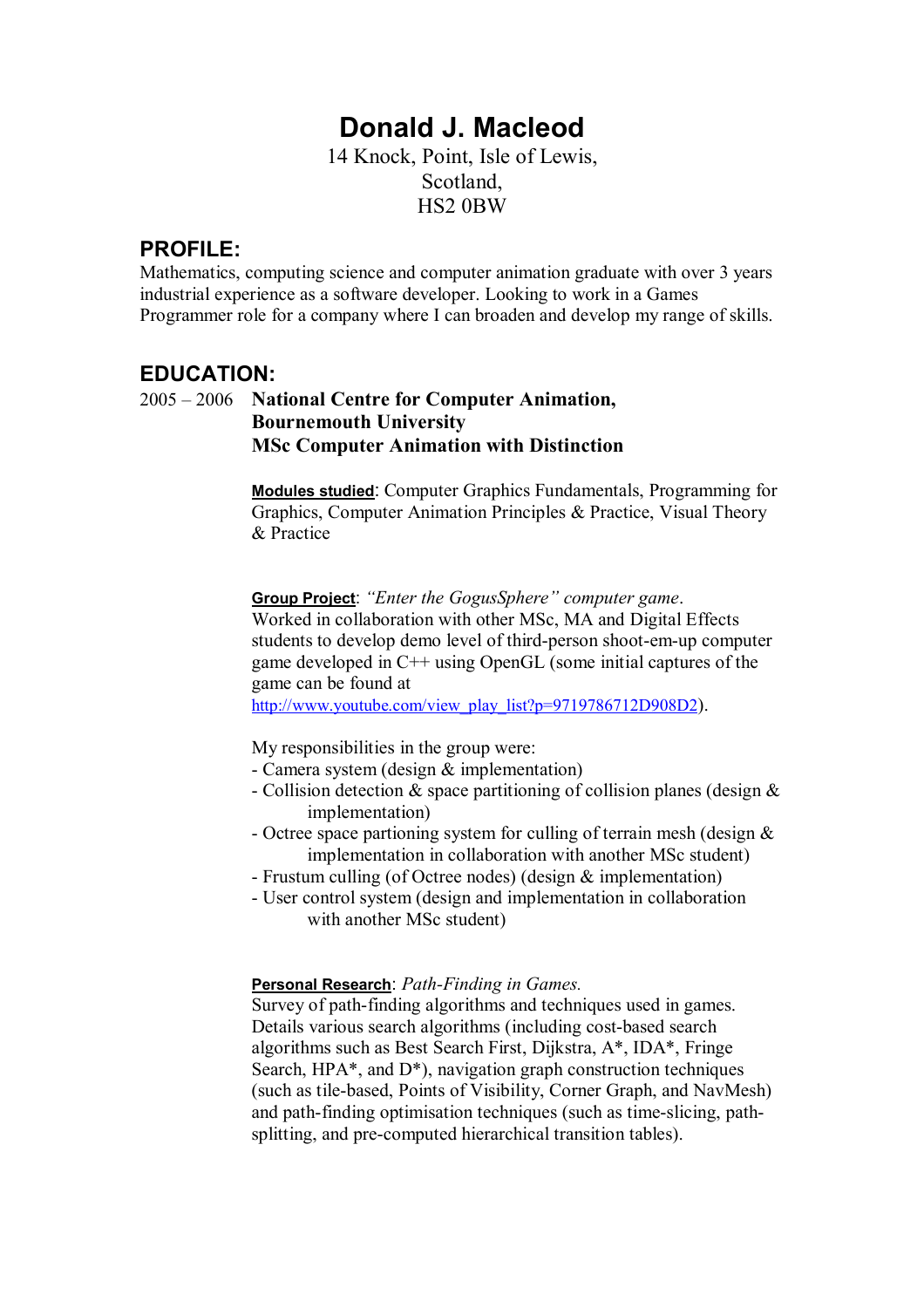**Computer Animation Principles & Practice Project**: *Metaball Viewer.*  Implemented on both Windows & Linux in C++ using OpenGL. Scene generated from parsed scene file (containing information on scene lights, metaball shapes, material information of shapes, and shape affine transforms), viewable in both polygon and ray-trace mode.

Polygonisation of metaball iso-surface carried out using Marching Cubes algorithm. Polygon mode allows user to interactively place camera for ray-tracing in ray-trace mode.

Ray-trace mode incorporates ray-step ray-tracing of metaball isosurface. Implemented features include anti-aliasing (low-level or recursive high-level), reflections, and shadows.

Movie capture of this application running will be available at http://ncca.bournemouth.ac.uk/jmacey/MastersProjects/MSc06/index.html on completion of this web-page.

**Masters Project**: *Skeletal Animation within a Virtual Environment.*  Implemented on both Windows & Linux in C++ using OpenGL. Motion Capture data from various human motions such as walk, run, sneak, limp (both in straight and turning directions), kick and punch were captured and applied to a model rigged and skinned in Maya 7.0. Animation and skinning data of Maya model extracted using Maya API for import into C<sup>++</sup> application.

Skeletal Subspace Deformation (SSD) skinning technique implemented for run-time deformation of character skin according to current skeletal pose within motion.

Registration Curves techniques used for automatic generation of single quadratic B-Spline time-warp curve with matched timing of walk, run, sneak and limp motion cycles. Application provides interactive motion blending and motion interpolation of captured animations for continuous interactive streams of character motion. Smooth animation weight adjustment with cubic Bezier curve representation of timedependant animation weighting. Import of data necessary for Registration Curves techniques and additional information such as transition timing information was carried out using XML parser.

Movie capture of this application running will be available at http://ncca.bournemouth.ac.uk/jmacey/MastersProjects/MSc06/index.html on completion of this web-page.

**Miscellaneous Work**: Some earlier project work included Houdini city/garden generator digital asset, Renderman procedural animation using Renderman C API (as yet unpolished animation available at http://www.youtube.com/watch?v=K0rMgBXOBtY), and relatively simple Maya modelling and animation projects.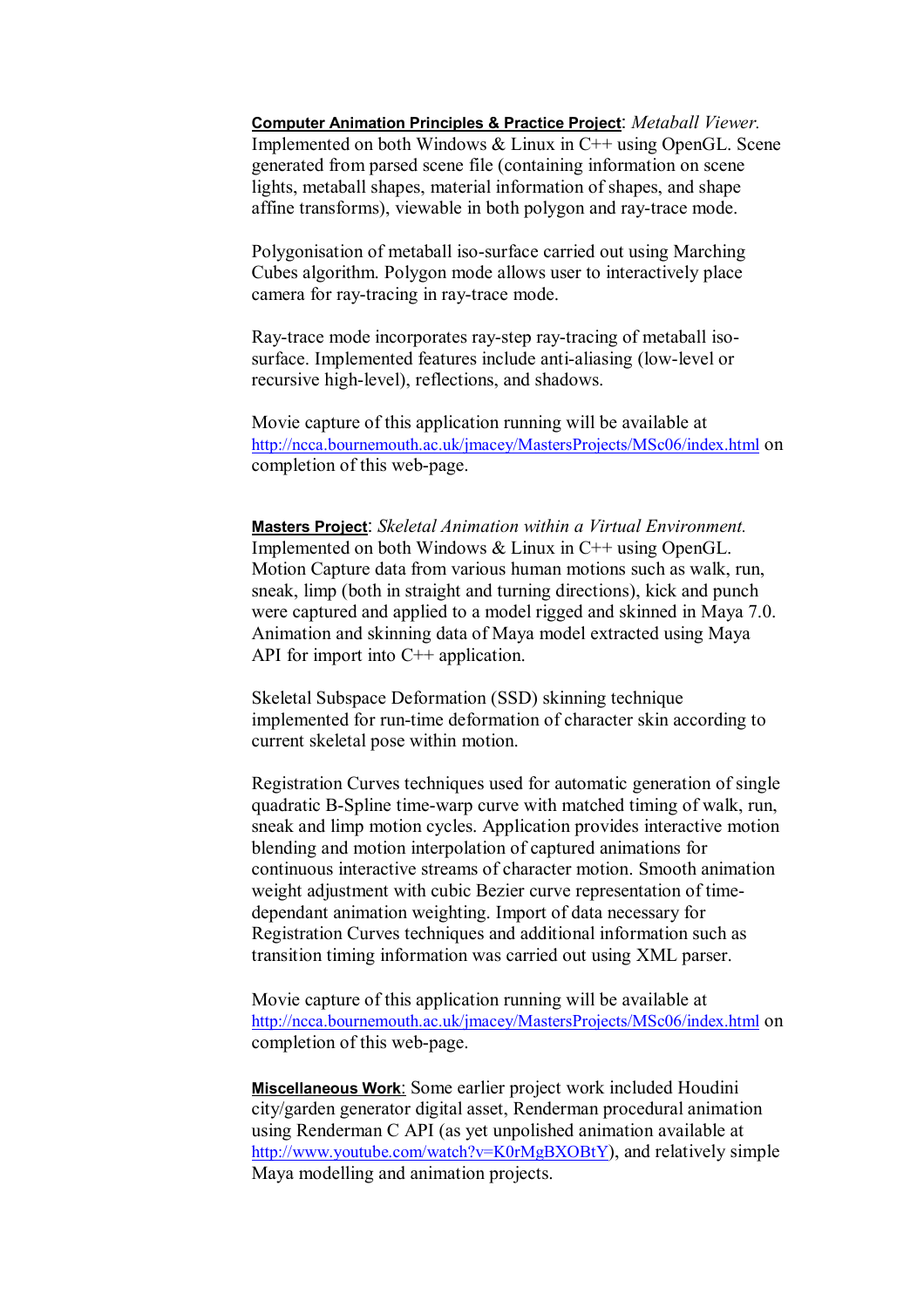Main skills and knowledge gained:

- $\bullet$  C++ & OpenGL.
- A variety of computer animation algorithms & techniques.
- Working on a Linux environment.
- Microsoft Visual Studio 2005.
- Maya 7.0 with a basic knowledge of the Maya API & MEL scripting.
- Basic knowledge of Houdini 8 with solid knowledge of expressions and digital assets.

#### 1999 ñ 2000 **University of Glasgow MSc Information Technology (Software & Systems) with Distinction**

Main skills and knowledge gained:

- Java 1.2 (Swing/AWT GUI development, Collections framework, threads, JDBC, Java3D).
- SQL, Oracle, ER-diagram modelling.
- UML
- OO design patterns.

#### 1995 - 1999 **University of Glasgow BSc Honours 2:1 in Mathematics.**

1993 - 1995 7 Highers: Accounting & Finance [B], Computing [C], English [B], Geography [C], Mathematics [A], Physics [B], Technical Studies [B] 1 SYS: Mathematics [C]

#### **WORK EXPERIENCE:**

| June 2004 -      | Software Developer at IFS Defence Ltd.            |  |  |
|------------------|---------------------------------------------------|--|--|
| September 2005 & |                                                   |  |  |
| October 2001-    | Skills gained and developed:                      |  |  |
| November 2002    | $\n  PL/SQL\n$                                    |  |  |
|                  | <b>Rational Rose</b>                              |  |  |
|                  | Oracle 8i                                         |  |  |
|                  | Seagate Crystal reports<br>$\bullet$              |  |  |
|                  | • Centura client/server application development   |  |  |
|                  | • Harvest version control system                  |  |  |
|                  | IFS Connect- BizAPI Java development<br>$\bullet$ |  |  |
|                  |                                                   |  |  |

#### November 2002 - **Various manual labour jobs whilst backpacking in New**  May 2004 **Zealand and Australia.**